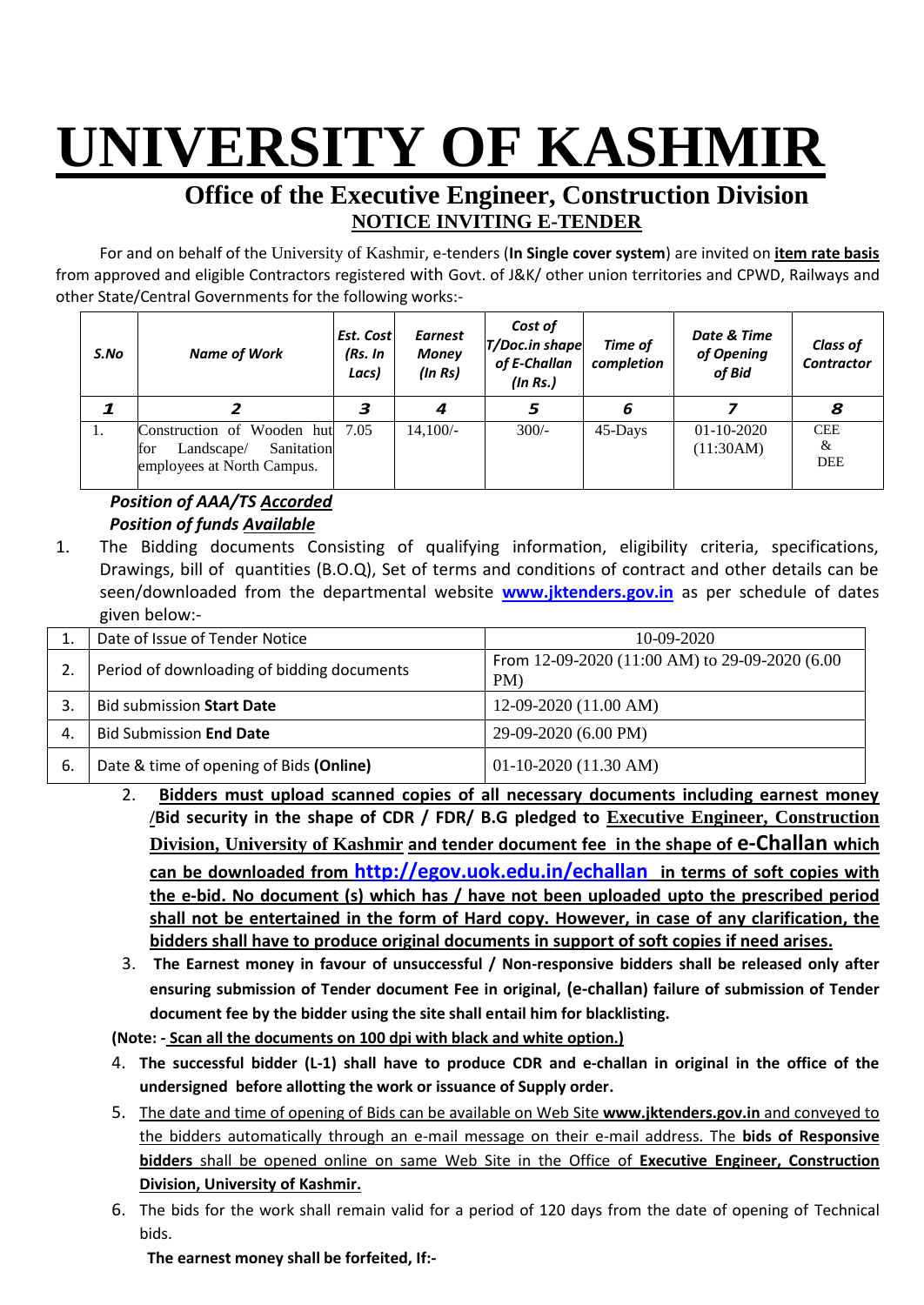- a. Any bidder/ tenderer withdraw his bid/ tender during the period of bid validity or make any modifications in the terms and conditions of the bid.
- b. Failure of Successful bidder to furnish the required performance security within the specified time limit.
- c. Failure of Successful bidder to execute the agreement within 28 days after fixation of contract.
- 7. Instruction to bidders regarding e-tendering process.
- 7.1. Bidders are advised to download bid submission manual from the "Downloads" option as well as from "Bidders Manual Kit" on website [www.jktenders.gov.into](http://www.pmgsytendersjk.gov.into/) acquaint bid submission process.
- 7.2. To participate in bidding process, bidders have to get 'Digital Signature Certificate (DSC)' as per Information Technology Act-2000. Bidders can get digital certificate from any approved Vendor.
- 7.3. The bidders have to submit their bids online in electronic format with digital Signature. No bid will be accepted in physical form.
- 6.4. Bids will be opened online as per time schedule mentioned in Para-1.
- 6.5 The Department will not be responsible for delay in online submission due to any reasons.
- 8. Bidders are advised not to make any change in BOQ (Bill of Quantities) contents. In no case they should attempt to create similar BOQ manually. The BOQ downloaded should be used for filling the item rate inclusive of all taxes and it should be saved with the same name as it contains.
- 9. Price escalation and Taxes:- The unit rates and prices shall be quoted by the bidder entirely in Indian Rupees and the rates quoted shall be deemed to include price escalation and all taxes including CGST and SGST upto completion of the work, unless otherwise specified. Deduction on account of taxes shall be made from the bills of the contractor on gross amount of the bill as per the rates prevailing at the time of recovery.
- 10. Bidders are advised to use "My Documents" area in their user on e-Tendering portal to store such documents as are required.
- 11. In case of any specified project the relevant guidelines / standard bidding document shall be followed.
- 12. Instructions to Bidder (ITB)
- 12.1. All bidders shall upload the following information and documents along with qualification criteria / qualification information with their bids:-
- *a.* Copies of original documents defining constitution/ legal status, place of registration and principal place of Business.
- 12.2. *Valid GSTIN No. & PAN No. latest GST Clearance Certificate form GST-3B.*
- 12.3. The bidder at his own responsibility and risk should visit and examine the site of work and its surroundings before submission of bid.
- 12.4. Non attendance of pre-bid meeting will not be cause of disqualification of the bidder.
- 12.5. All documents relating to the bid shall be in the English Language.
- 12.6. The Bidder shall have to use good quality approved materials at his own cost, no departmental supplies be made by the University
- 12.7. If the bidder does not quote rate for any item of the rate list/quantity schedule, cost of such item/ items shall be deemed to be part of the overall/total contract value. No rate shall be allowed for such item / items in the allotment of contract.
- 13. General Conditions of Contract:-
- 13.1. The date of start of the work shall be reckoned within one week from the date of issuance of LOI/Contract allotment as the case may be.
- 13.2. Penalty for delay in completion:-In case of delay in completion of work beyond stipulated period of completion, penalty of Rs. 2000/- per day but up to maximum of 10% of the total contract shall be imposed.
- 13.3. Time extension:-Suitable time extension shall be granted in case of increase in scope of work and in the event of delay beyond control of contractor to be determined by the department.
- 13.4. Advance Payments:-No mobilization advance/equipment advance shall be paid unless otherwise specified in the SBD.
- 13.5. Secured Advance:-No secured advance is admissible unless otherwise specified.
- 13.6. Retention Money: 10% shall be deducted from each running bill of the successful contractor which shall be released after virtual completion of work in all respects/when recommended.
- 13.7. Schedule of Payment:-The payment schedule shall be fixed after award of contract in favour of successful bidder, on the basis of availability of funds and value of work executed, shall be determined by the Engineer.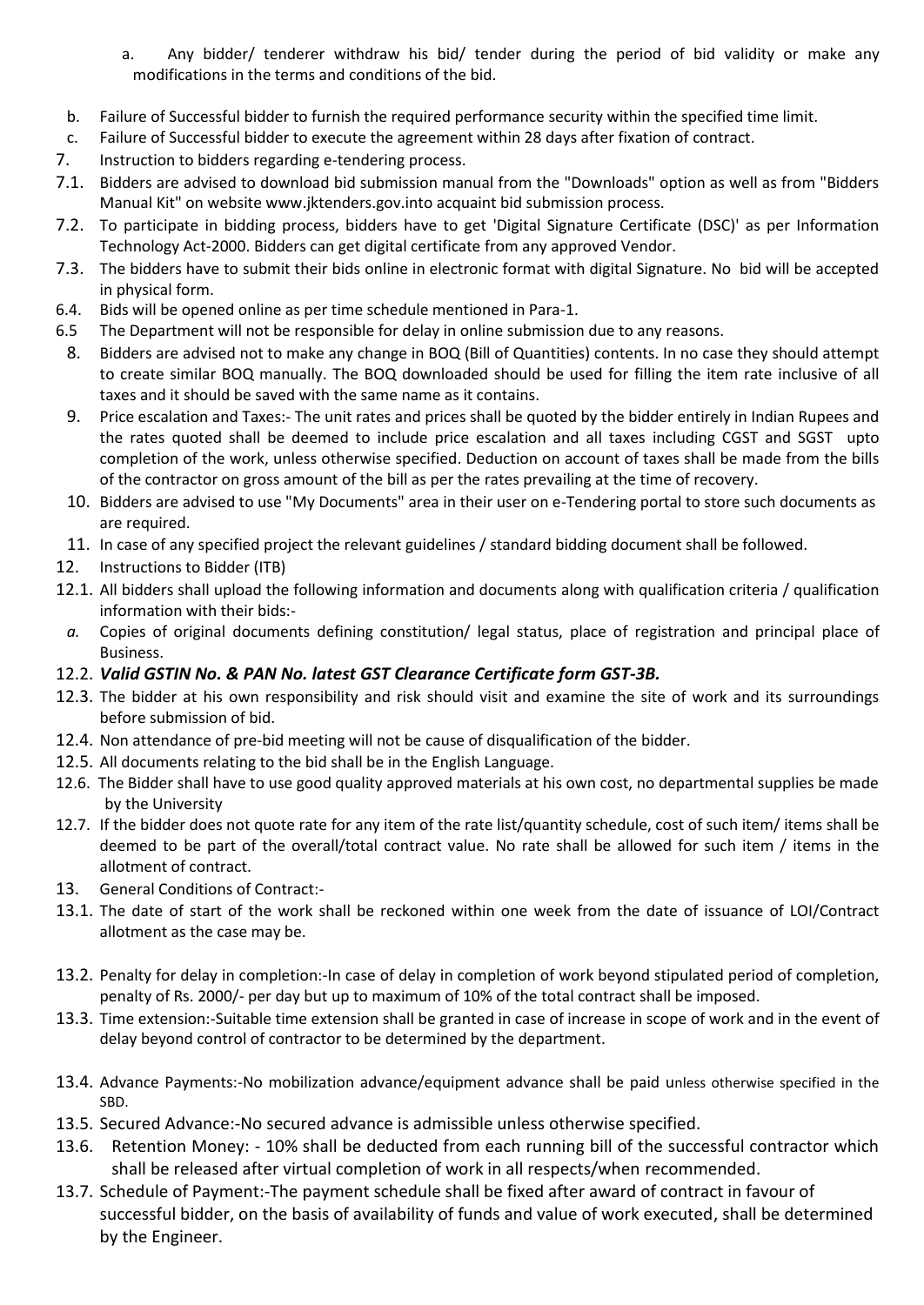- 13.8. Amendment of bidding document:-Before the deadline for submission of bids the employer may modify the bidding documents by issuing Addenda.
- 13.9. The tender receiving authority reserves the right to accept or reject any tender or all tenders without assigning any reason thereof.
- 13.10. Unbalanced Bid:- In case bid of the lowest bidder is found unbalanced, the successful bidder shall have to produce additional performance security in shape of CDR/ FDR /B.G within (7) days after opening of price bids, as per following break-up:-

| S.No | Percentage of unbalance bid viz., advertised cost on | <b>Additional Performance</b> |  |
|------|------------------------------------------------------|-------------------------------|--|
|      | account of Low rates                                 | Security                      |  |
| 01.  | Upto and including 15% below                         | Nil                           |  |
| 02.  | Greater than 15% and up to 20% below.                | 3%                            |  |
| 03.  | Greater than 20% and up to 25% below.                | 3.5%                          |  |
| 04.  | Greater than 25% to 30% below                        | 4%                            |  |
|      | Greater than 30% below.                              | 5%                            |  |

Additional security shall be released after successful completion of (6) months maintenance liability period.

In case the rate/Rates quoted by the contactor to any item/items in the bill of quantities has/have been found higher than the estimated rate, then contractor will be called for negotiation of rate or will be allotted on the basis of calculations made as per book of analysis of rates 2016 CPWD keeping in view the present market rate.

- 13.11. Restoration of work: On completion of contract the contractor shall be responsible to remove all un-used material and restore all work in its original position at his own cost.
- 13.12. Traffic regulations:-The contractor is bound to adhere to traffic regulations as is applicable from time to time and ensure arrangements of smooth regulation of traffic during execution of work.
- 13.13. Arbitration:- The arbitration shall be conducted in accordance with the arbitration procedure stated in the J&K conciliation and Arbitration Act No:-xxxv of 1997 issued vide SRO No:-403 vide Notification of J&K Govt., "Law Department" 11th December-1997.
- 13.14. Defective Liability period: The DLP shall be commenced from the date of certified completion of work and period shall be 6 months.
- 13.15. In case the agency fails to execute the work, the deposits in the shape of CDR and Additional

performance guarantee shall be liable for forfeiture besides initiating other punitive actions against

the defaulter without serving any notice.

13.16. All Key Construction materialshall have to be strictly as per prescribed specifications and approval of the Engineer In-charge.

The CDR shall be released after (6) six months from completion of the work and satisfactory maintenance for such period.

- 13.17. Failure on part of the contractor to fulfill his obligations of maintenance schedules shall result in forfeiture of the deposits held for this purpose as well as the CDR for this work.
- 13.18. Safety: The contractor shall be responsible for safety of all activities at site of work.
- 13.19. Discoveries: Anything of historical or other interest or of significant value unexpectedly discovered on the site shall be the property of University.
- 13.20. Tests:-The contractor shall be solely responsible for carrying out the mandatory tests required for the quality control at his own cost (if applicable).
- 13.21. Termination: The employer may terminate the contract if the contractor causes a fundamental breach of the contract.
- 13.22. Fundamental breach of contract will include:
	- **a.** Continuous stoppage of Work for a period of 30 days without authorization of Engineer in-charge.
	- **b.** Contractor is declared bankrupt.
	- **c.** Any evidence of involvement of contractor in corrupt practices.
	- **d.** If the contractor indulges in willful disregard of the quality control measures put in place by the department.
	- **e.** Contractor delays the completion of work beyond stipulated time of completion.
	- **f.** Pursuant to the process of termination of defaulted contract, the employer reserves the right to invite fresh tender for the balance work at the risk and cost of defaulting contractor.
	- **g.** If in case contractor failed to start /complete the work, within the stipulated time period, his CDR/Earnest Money shall be forfeited after termination of the contract. Besides, defaulting contractor shall be debarred from taking works in R&B Department at least for one year.